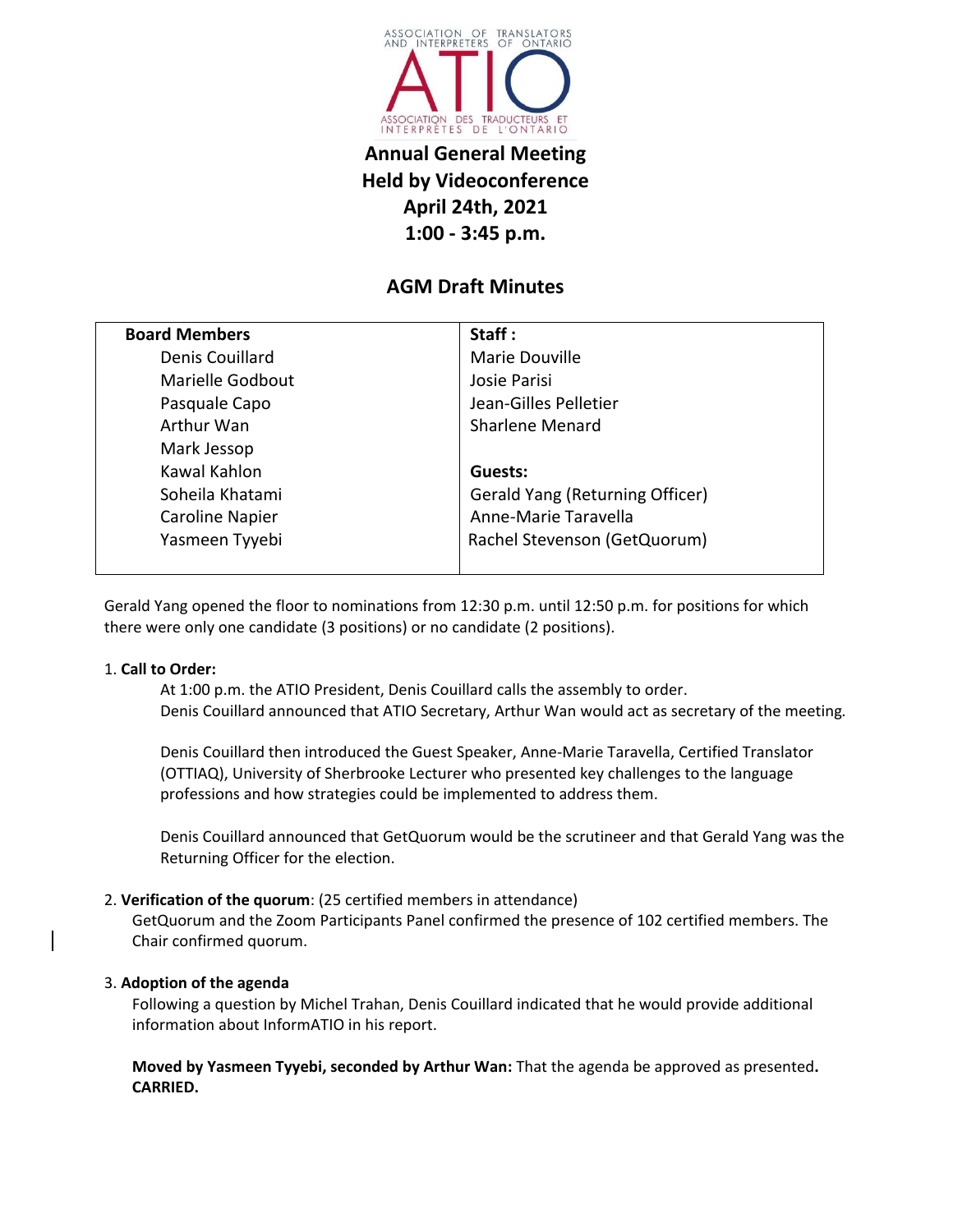

#### 4. **Presentation of the Draft Minutes of the 2020 Annual General Meeting Moved by Joanne Laplante, seconded by Chantal Trudel: That the Draft Minutes of the 2020 Annual** General Meeting be approved as presented**. CARRIED**.

### 5. **Presentation of the Draft Minutes of the 2020 Special General Meeting Moved by Rosana Maciel, seconded by Rose Schaunberg:** That the Draft Minutes of the 2020 Special General Meeting be approved as presented. **CARRIED.**

#### 6. **Report of the Returning Officer, Part I**

The Returning Officer, Gerald Yang, declared the start of the elections and stated that they would be held by position.

#### o **Election for position of President:**

As there is only one candidate for President, Gerald Yang declared **Pency Tsai** elected by acclamation.

The Returning Officer, Gerald Yang, called for nominations from the floor for the other board positions.

#### **Director, Terminologists:**

Chantal Trudel was nominated by Yasmeen Tyyebi and Arthur Wan. Denis Couillard was nominated by Pasquale Capo and Yasmeen Tyyebi

#### **Director, Community Interpreter:**

Bing Qi was nominated by Arthur Wan and Soheila Khatami. Hazim Hamed was nominated by Soheila Khatami and Eugenia Alejandra Strazzolini. Kawal Kahlon was nominated by Denis Couillard and Caroline Napier.

#### 7. **President's Report**

Denis Couillard presented his review of the last year's activities and the challenges ahead for ATIO.

#### o **Election for position of Treasurer:**

Pasquale Capo was nominated by Yasmeen Tyyebi and Kawal Kahlon. As there was only one candidate for Treasurer, Gerald Yang declared **Pasquale Capo** elected by acclamation.

#### 8. **Treasurer's Report**

The Treasurer, Pasquale Capo, presented the financial status of the association and expressed confidence in the association's financial situation.

o **Election for position of Director, Conference Interpreters**. Caroline Napier was nominated by Pency Tsai and Claudia Eichbauer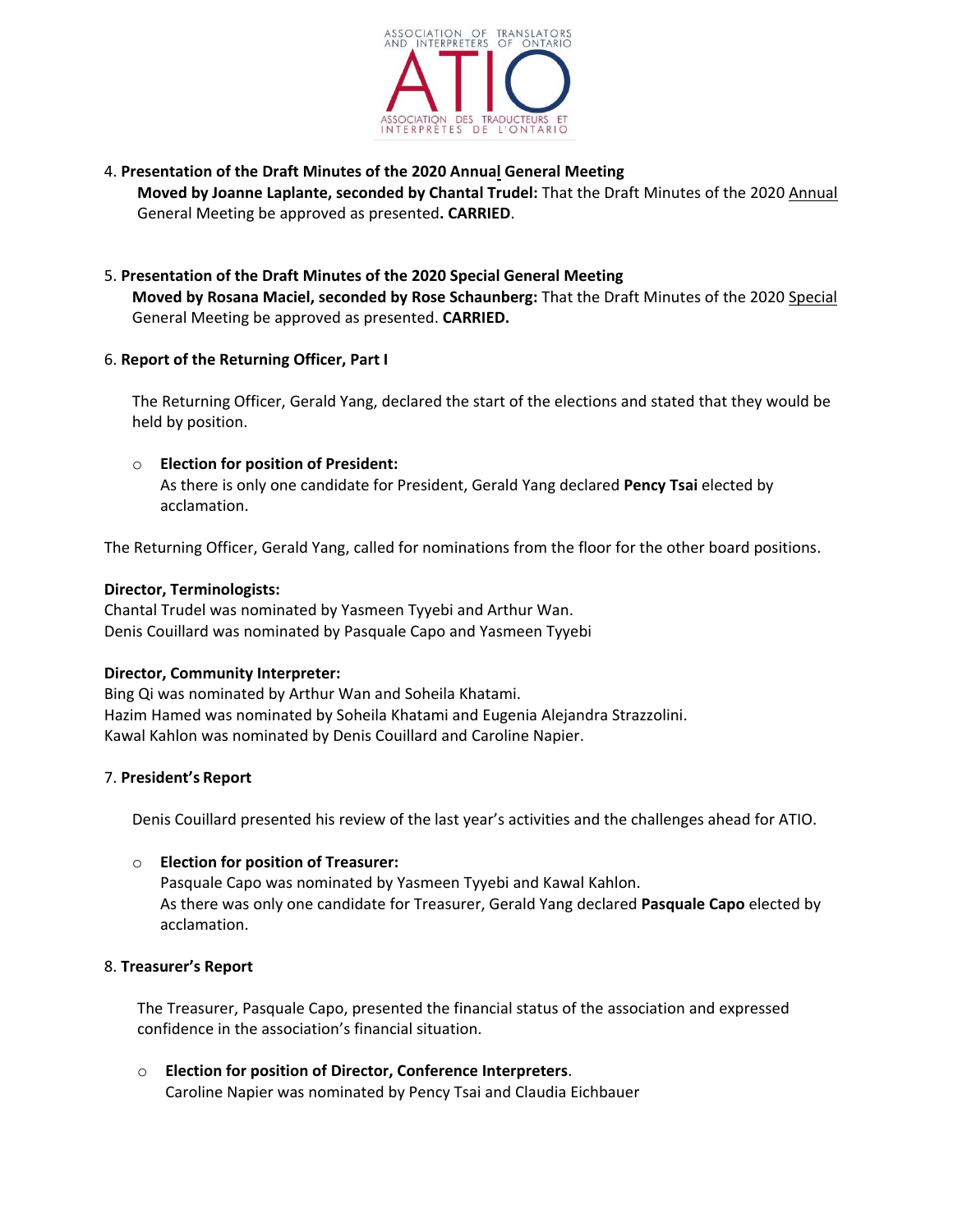

As there was only one candidate for Director, Conference Interpreters, Gerald Yang declared **Caroline Napier** elected by acclamation.

#### 9. **Auditor's Report**

The Treasurer, Pasquale Capo, presented the audited financial statements and highlighted how cost savings were achieved last year, namely through salary reductions. The President, Denis Couillard, suggested that savings could also be achieved in the future, namely by no longer holding meetings in person and by reducing the cost of our office space.

**Moved by Kawal Kahlon, seconded by Yasmeen Tyyebi:** That the auditor's report be approved as presented. CARRIED.

#### o **Election for position of Director, Community Interpreters**.

The three candidates nominated, Hazim Hamed, Bing Qi and Kawal Kahlon each made a brief presentation, following which the **voting period started.**

#### 10. **Appointment of Auditor for the current year**

The Treasurer, Pasquale Capo, presented the proposed auditor for 2021, Boyer & Boyer.

**Moved by Pasquale Capo, seconded by Rosana Maciel:** That *Boyer & Boyer* be appointed as auditors for 2021. **CARRIED**.

#### 11. **Approval of the 2021 Budget**

**Moved by Pasquale Capo, seconded by Joanne Laplante:** That the 2021 Budget be approved as presented. **CARRIED.**

#### 12. **Report of the Returning Officer, Part II**

o **Election for position of Director, Community Interpreters (continued)** The Returning Officer, Gerald Yang, declared Bing Qi elected Director, Community Interpreters.

#### o **Election for position of Director, Terminologists (continued)** The two candidates nominated, Chantal Trudel and Denis Couillard, each made a brief presentation, following which Denis Couillard withdrew his candidacy.

As there remained only one candidate for Director, Terminologist, the Returning officer, Gerald Yang, declared Chantal Trudel elected by acclamation.

#### 13. **Amendment to the** *By-laws*

To allow the Board of Directors and the Secretariat to streamline the process of correcting errors in the spelling, grammar, pagination and formatting in the text of the by-laws, the following proposed amendment to the By-laws was previously circulated to the membership in accordance with Article 17.02 of the By-laws: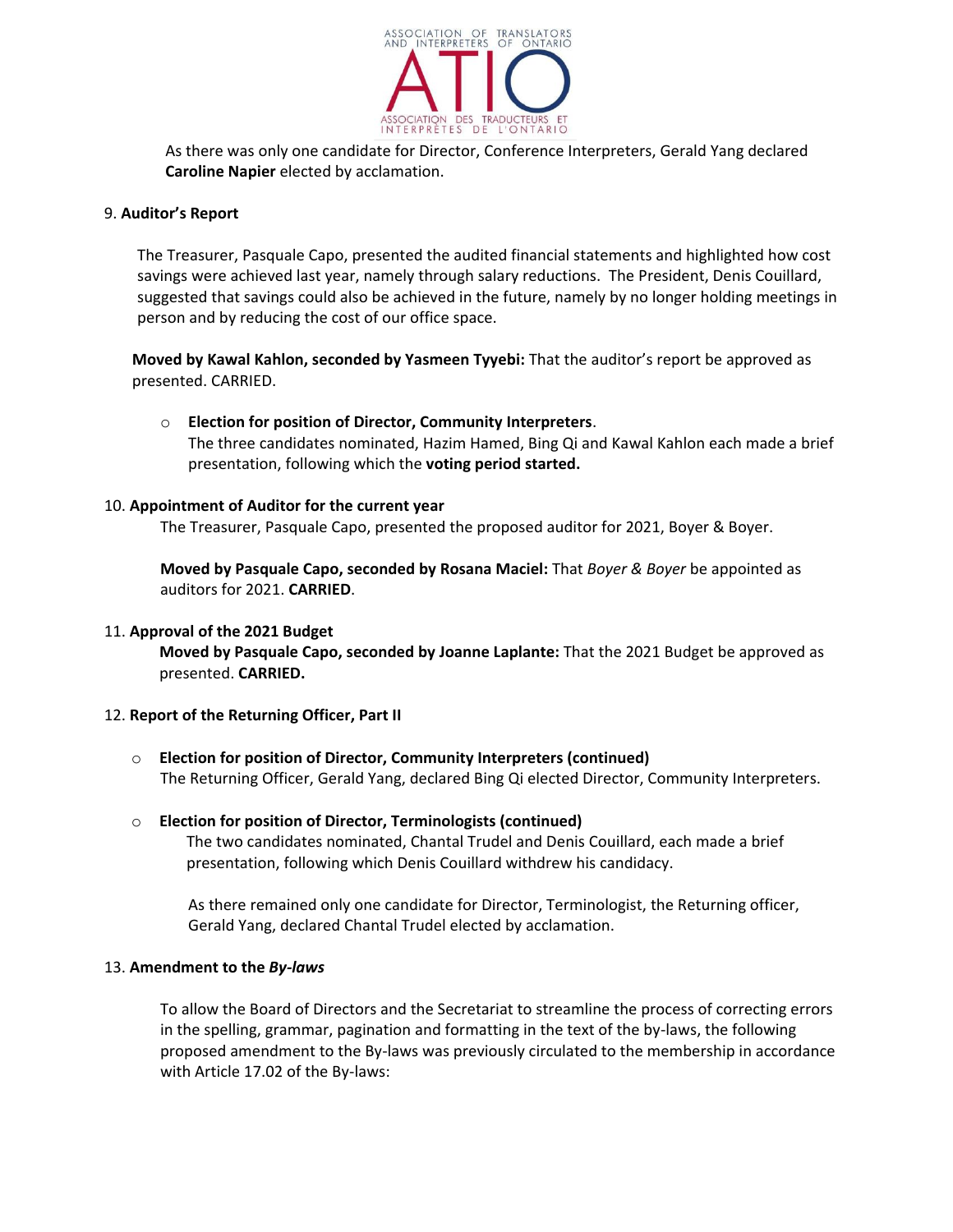

17.04 Provided that a correction to spelling, addition or movement of a comma, or adjustments to hyphenation, or addition, change or deletion of a word, does not change the inherent meaning and purpose of an article, term, or condition, provided that such corrections have been accepted by two-thirds of the members of the Board of Directors, with the confirmation of a proof-reader who is a certified member of the Association, and with the confirmation of the Association's lawyer, that the Board of Directors has the authority to modify or update the By-laws accordingly without the requirement for a General Meeting nor the requirement of acceptance by two-thirds majority of the certified membership through a vote.

**Moved by Kawal Kahlon, seconded by Caroline Napier:** That the proposed amendment to the Bylaws be approved. **CARRIED**.

#### 14. **Secretary's Report**

The Secretary, Arthur Wan, presented the 2021 Secretary's Report. He noted that the previous year had been challenging, but that Board members and staff continued to work diligently. Since the last AGM on October 3, 2020, Board members held a Special General Meeting on November 21, 2020, and six Board meetings. He indicated that on January 11, 2021, the Board of Directors met with the Chair of OTTIAQ, Donald Barabé, and the Chair of CTTIC, Alexandre Coutu, to discuss recent revisions to OTTIAQ's certification requirements. He added that ATIO had invited representatives from our sister organisations to attend and ask questions.

## **15. Presentation of the 2021-2022 Board of Directors by the Returning Officer The 2021-2022 Board of Directors is as follows:**

- President (2021-2023): Pency Tsai, C. Comm. Int.
- Vice-President (2020-2022): Marielle Godbout, C. Tran.
- Treasurer (2021-2023): Pasquale Capo, C. Tran.
- Secretary (2020-2022): Xiaolei (Arthur) Wan, C. Tran.
- Director, Conference Interpreters (2021-2023): Caroline Napier, C. Conf. Int.
- Director, Medical Interpreters (2020-2022): Kawal Kahlon, C. Crt. Int., C. Comm. Int., C. Tran.
- Director, Community Interpreters (2021-2023): Bing Qi, C. Crt. Int., C. Tran.
- Director, Court Interpreters (2020-2022): Qamar Yasmeen Tyyebi, C. Tran., C. Crt. Int.
- Director, Translators (2020-2022): Mark Jessop, C. Tran.
- Director, Foreign Languages (2020-2022): Soheila Khatami, C. Tran., C. Conf. Int., C. Crt. Int.
- Director, Terminologists (2021-2023): Chantal Trudel, C. Tran.

#### 16. **Standing Committees' Reports**

- a) Recognition and Certification Committee Caroline Napier indicated that after a long hiatus, due to staffing issues, members resumed meeting and provided clear directives to ATIO staff.
- b) Discipline Committee

Denis Couillard reported that the Committee did not meet. He called for members to indicate their interest in sitting on this committee.